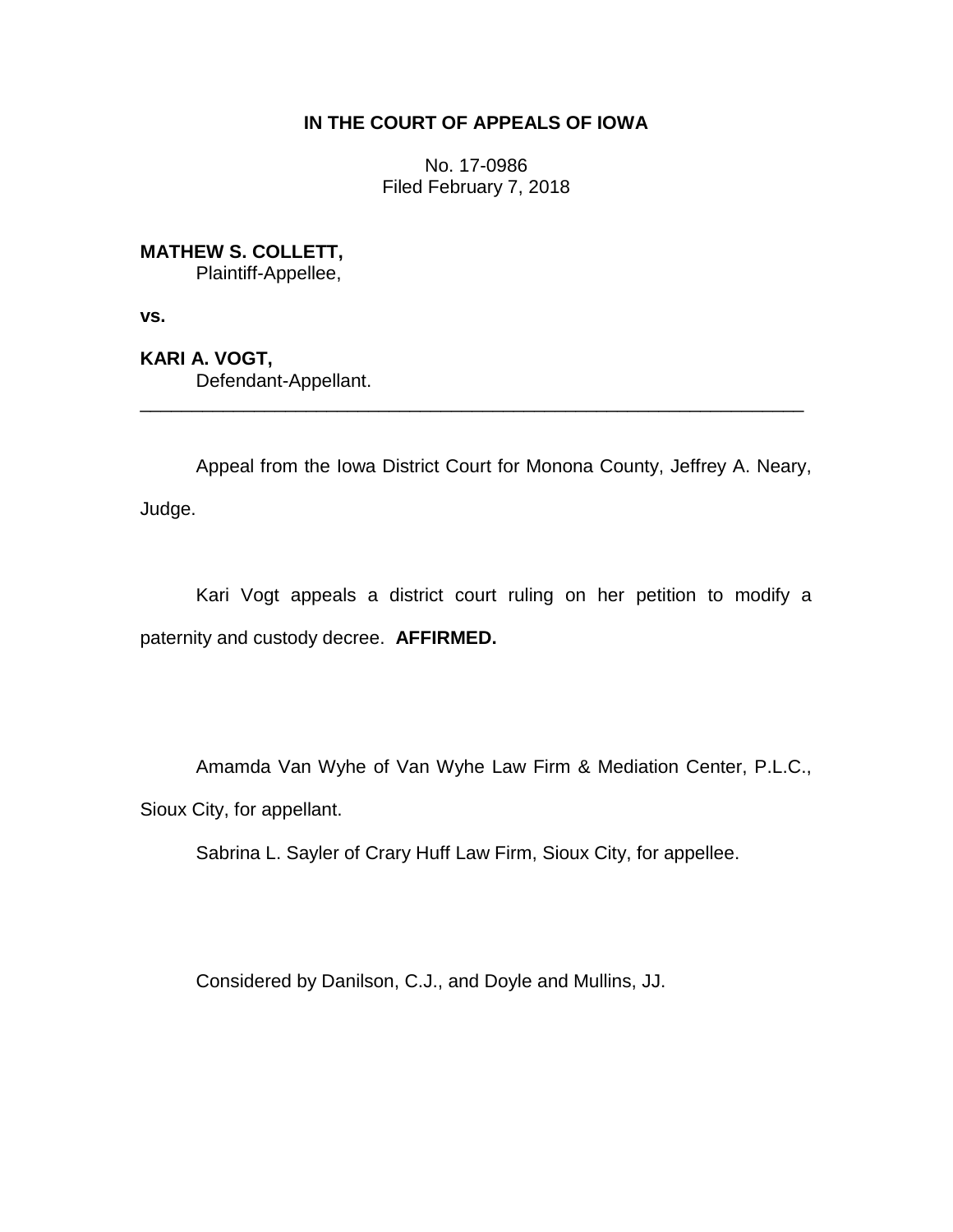### **MULLINS, Judge.**

 $\overline{a}$ 

Kari Vogt appeals a district court ruling on her petition to modify a decree concerning the paternity and custody of her and Mathew Collett's minor child, B.A.C. She contends the district court erred in concluding she did not establish the change in circumstances necessary for modification of the school-selection provision of the original decree.<sup>1</sup> Both parties request an award of appellate attorney fees.

# **I. Background Facts and Proceedings**

On Kari's appeal from the original decree, a panel of our court previously

made the following findings as to these parties:

Mathew Collett and Kari Vogt were never married to each other, but lived together for a period of time, separating in February 2012. Shortly after they separated Kari discovered she was pregnant. On August 28, Mathew filed a petition to establish paternity, custody, parenting time, and child support. The parties' child was born in October 2012.

. . . . The trial was held on November 21, with physical care as the main issue. Mathew testified he was thirty-four years old and lived

 $1$  Kari separately argues the district court erred in ordering that the minor child attend school in the Onawa, Iowa school district. As will be discussed below, this was initially ordered in the original decree and the district court, finding no change in circumstances not contemplated by the court at the time of the original decree, declined to modify the same in the modification proceeding. We therefore consider this argument part of Kari's change-in-circumstances argument.

Kari finally contends the district court erred in not ordering the child's father to provide transportation for the minor child on the school days Kari has to work. The authorities Kari cites in support of this argument concern the validity and effect of stipulation and settlement agreements. Kari seems to argue that Mathew's testimony that he would agree to a certain transportation arrangement should have prompted the district court to order the arrangement he testified his agreement to. Kari provides us with no on-point legal authority or legal analysis to support this argument. We deem the argument waived. *See* Iowa R. App. P. 6.903(2)(g)(3); *see also Hyler v. Garner*, 548 N.W.2d 864, 876 (Iowa 1996) ("[W]e will not speculate on the arguments [a party] might have made and then search for legal authority . . . to support such arguments."); *Ingraham v. Dairyland Mut. Ins. Co.*, 215 N.W.2d 239, 240 (Iowa 1974) ("To reach the merits of this case would require us to assume a partisan role and undertake the appellant's research and advocacy. This role is one we refuse to assume.").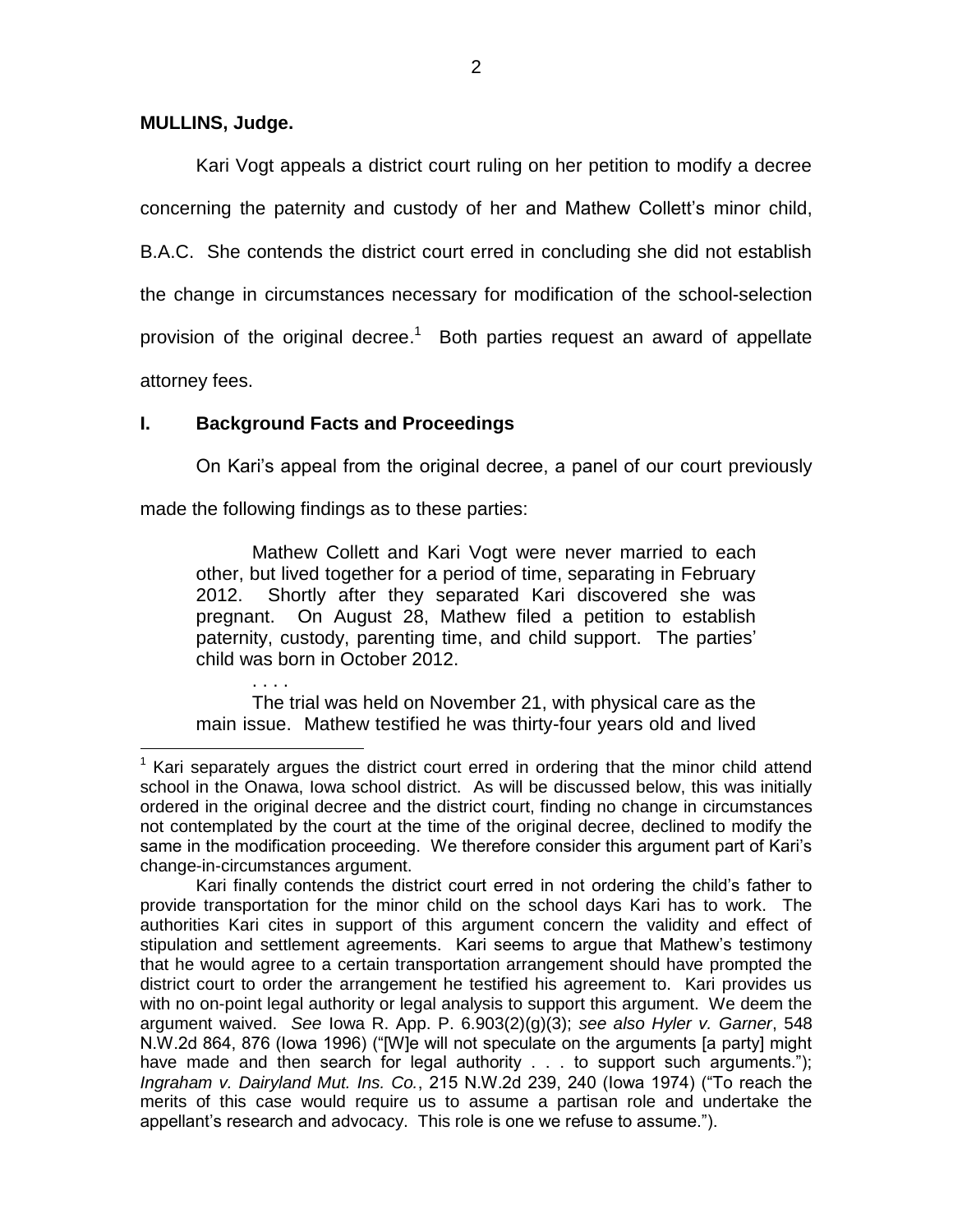in Onawa, Iowa. He was employed as a carpenter for Morton Buildings. Mathew asked for joint physical care of the child. He stated he and Kari primarily communicated through text messages and about ninety-seven percent of the time they had "civil and respectful conversations." According to Mathew, the parties attended doctor visits together and were able to communicate about parenting issues. Mathew has been diagnosed with bipolar disorder and post-traumatic stress disorder, which he controls with medication.

Kari was twenty-six years old at the time of the trial. She also lived in Onawa, but planned to move to Salix, which is twentyfive miles from Onawa. Kari was employed as a licensed practical nurse, working thirty-six hours per week. Kari was previously married and has two children, ages five and three, from that relationship. These two children are in Kari's physical care; the oldest child has special needs. Kari asserted the child in this case was bonded with her other two children. Kari requested physical care of the child. She testified the parties had communication problems, but were civil when communicating about fifty or seventyfive percent of the time.

The court entered a paternity decree on January 29, 2014. The court granted the parties joint legal custody and joint physical care of the child. . . . The court ordered the child should attend school in Onawa, unless the parties agreed otherwise.

*Collett v. Vogt*, No. 14-0530, 2014 WL 5862144, at \*1 (Iowa Ct. App. Nov. 13,

2014). In ordering that the child attend a specific school district, the district court

contemplated that "Kari resides in Onawa, but expresses a plan or desire to

move to Salix (approximately 25 miles away) after the first of the year 2014."

The district court further noted, "If Kari moves to Salix as she is contemplating,

this may have a negative impact on Mat's relationship with" the child.

Our court further explained:

On February 12, Kari filed a combined motion to amend or enlarge pursuant to Iowa Rule of Civil Procedure 1.904(2) and motion for new trial pursuant to rule 1.1004(7). In the motion to amend or enlarge, she . . . . challenged[, among other things,] the court's ruling[] . . . that the child should attend school in Onawa. In the motion for new trial, she asserted that after the paternity trial she moved to Salix and Mathew had obtained new employment, which changed his working hours. Mathew resisted the motion.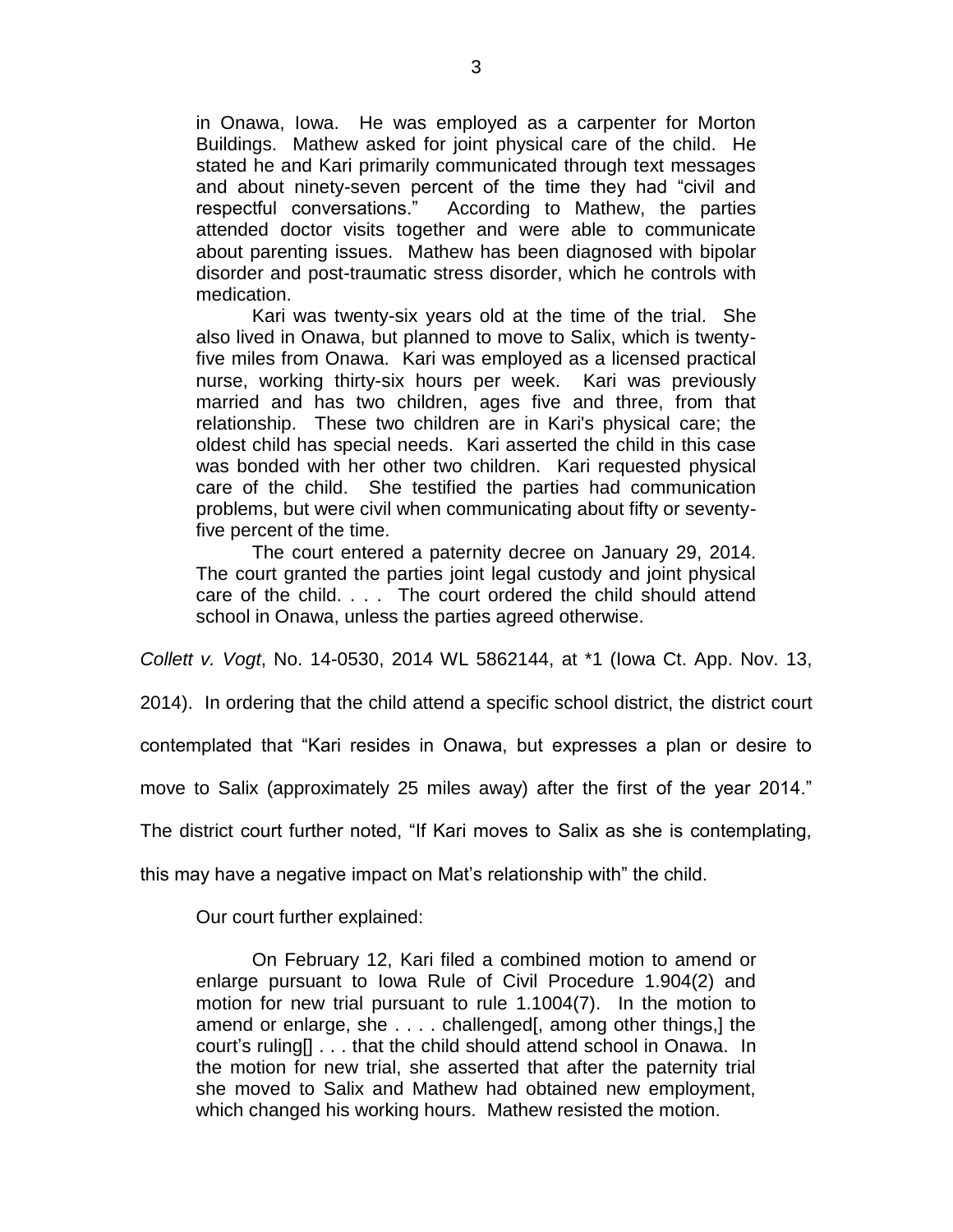The district court entered a ruling on March 7. The court determined Kari was seeking to present evidence of facts and circumstances that occurred after the trial, and while these may be the basis for a modification, they were not the basis for a new trial. Therefore, the court did not consider the new evidence Kari sought to present. The court declined to amend or enlarge the paternity decree, finding the same arguments had been raised during the trial.

*Id.* at \*2.

Kari's first appeal challenged, among other things, the provision of the decree that ordered the child should attend school in Onawa unless the parties otherwise agreed. *Id.* at \*3–5. We affirmed this provision of the decree, concluding "[w]hile the living arrangements of the parties may change over the years, it was not unreasonable for the court to determine the child should attend school in the school district where both parties were currently residing." *Id.* at \*5.

In December 2016, Kari filed a petition to modify in which she alleged there had been a change in circumstances that would warrant modification of the school-selection provision of the original decree. She alleged that since the time of the trial, she moved to Sloan, Iowa and, as a result of her move, absent modification, she would experience logistical difficulties in relation to attending school activities and transporting her three children to school, as her other two children attended school in Sloan. Mathew filed a counterclaim requesting additional modifications.

Following a trial, the district court denied Kari's requested modification but minimally modified one of the provisions concerning parenting exchanges. As to Kari's request, the ruling provided, in part, the following:

In this case the undersigned was the trial judge for the original custody determination. . . .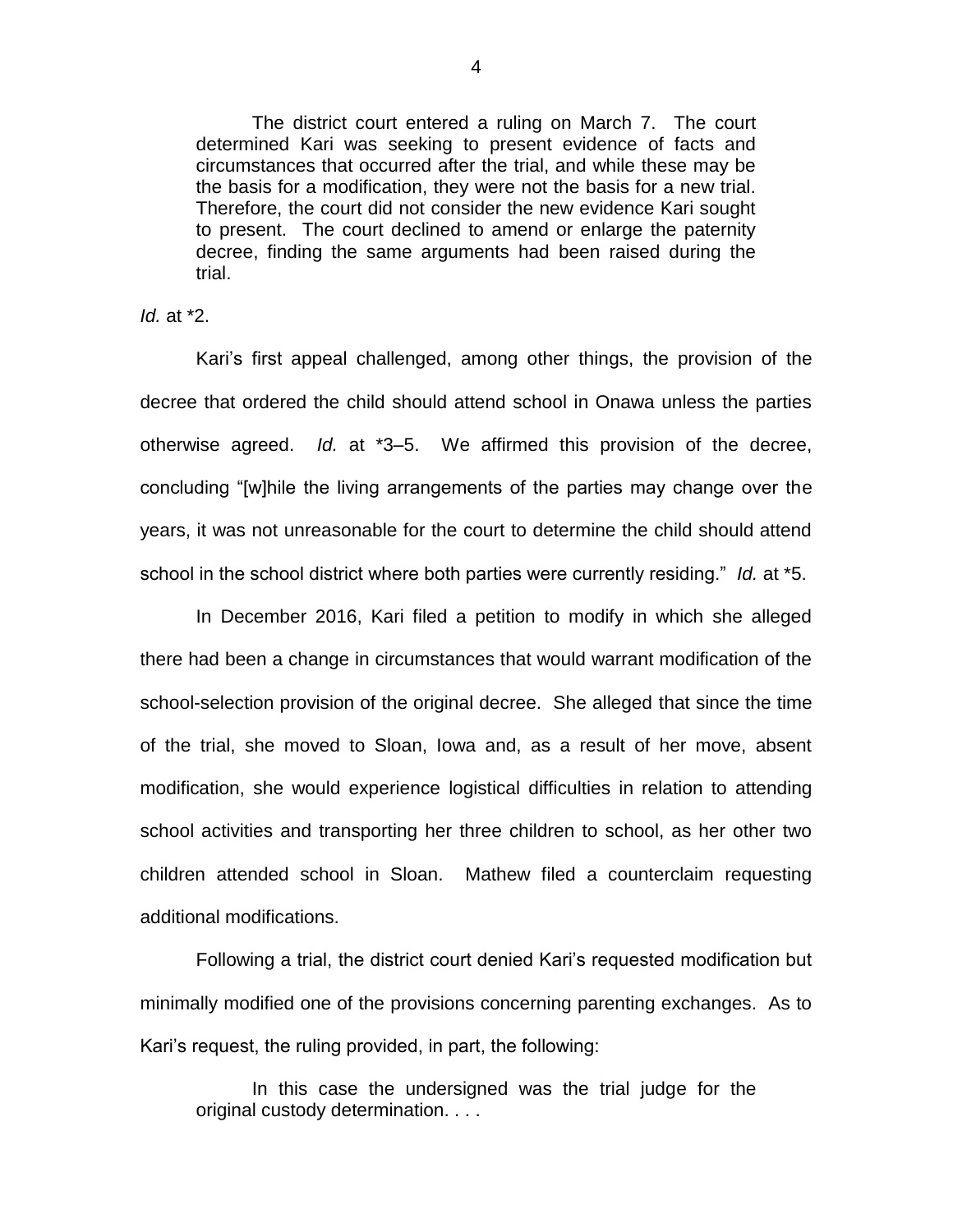. . . . Kari now lives in Sloan, Iowa and she resided in Onawa at the time of the original decree, but has since moved first to Salix, then to Sloan where she now resides. Kari expressed a plan to move to Salix at the time of the trial on the original Petition for Custody on November 21, 2013, and this was noted in the Court's findings of fact. This Court recalls that at the time of the original trial on the initial custody matter that while Kari expressed intent to move to Salix, such expressions are often the case and less often what actually happens. The Court did not at that time conclude as a fact that the move to Salix was in fact going to happen, but it did indicate a willingness on Kari's part to move from Onawa and it prompted the Court to anticipate her move in providing that [the child] attend school in the Onawa, Iowa school district unless the parties otherwise agreed.

The Court originally viewed Kari's contemplation of moving to Salix at the time of the original proceeding with skepticism. The Court felt that Kari may use that move to create a distance between Mat and [the child] and thereby have more control over [the child] and her time with Mat. It further indicated to the Court at the time a bit of instability that the Court was fearful would have a negative impact on [the child] and for these reasons, the court required [the child] to attend school in Onawa. The Court continues to have concerns that Kari may attempt to exercise more control over [the child] and Mat in a way that may create undo tensions in the shared parenting agreement. Considering all of the arguments in favor of a modification of the school selection originally made by the Court in its original custody order, the Court concludes that there has been no material change in circumstances not contemplated by the Court at the time of its original custodial decree.

Kari filed a motion to reconsider, enlarge, or amend. The court denied

Kari's motion, stating:

. . . .

. . . .

The Court considered all of [Kari's] arguments when it considered the evidence at the time of the trial on the petition to modify and since the undersigned was the original trial judge and the author of the original custody decree it is uniquely postured to know what was in the Court's contemplation at th[e] time [of the] original decree so as to properly consider the evidence with regard to the requested modification.

Kari appeals.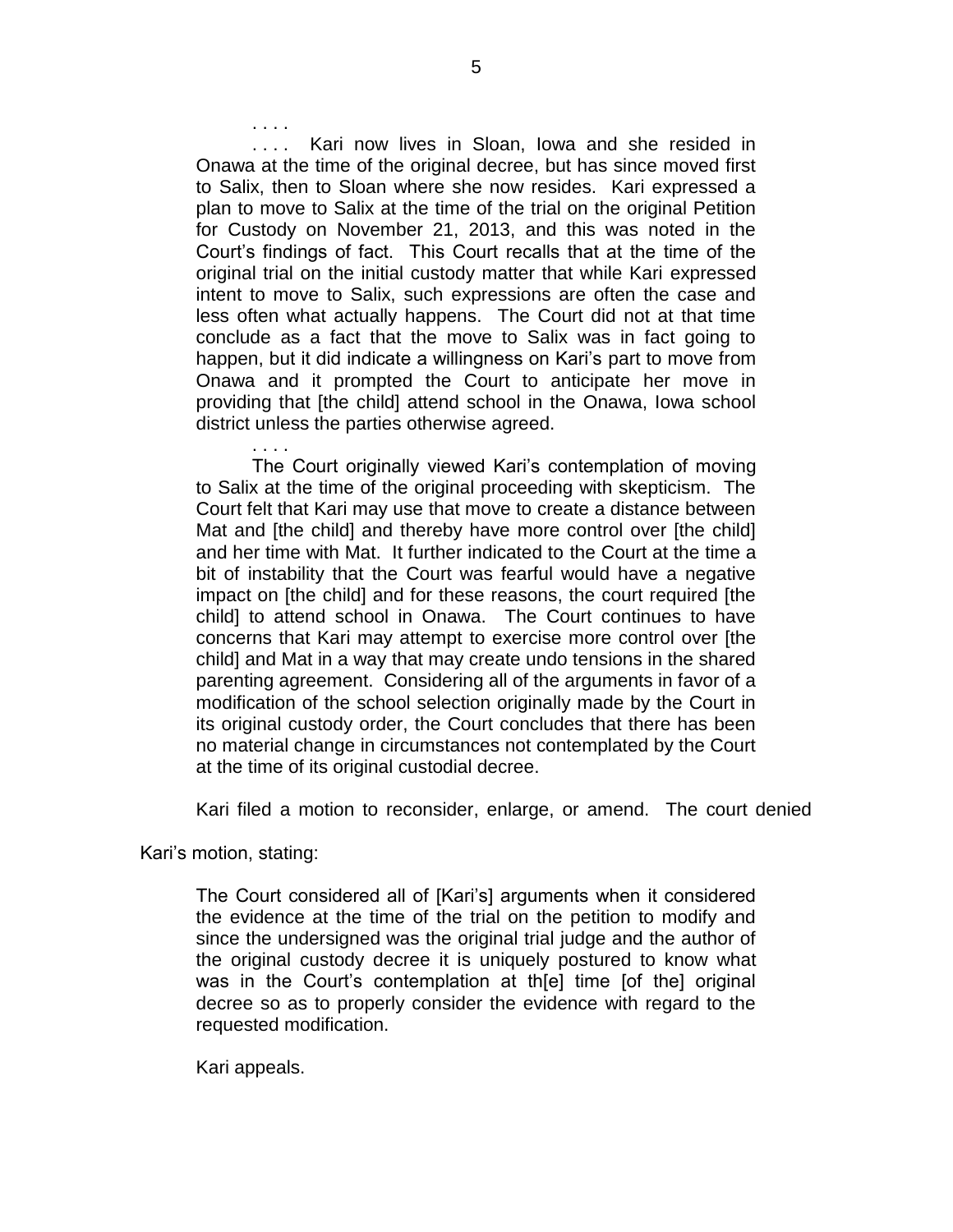#### **II. Standard of Review**

In paternity actions, we consider issues ancillary to the question of paternity, such as the school-selection provision in this case, de novo. *See Markey v. Carney*, 705 N.W.2d 13, 19 (Iowa 2005). We give weight to the factual findings of the district court, especially when considering the credibility of witnesses, but we are not bound by them. Iowa R. App. P. 6.904(3)(g).

#### **III. Modification**

When a party seeks to modify the provisions of a custody decree concerning visitation or the school district a child attends, the party "must only show there has been a material change of circumstances since the filing of the decree and the change is in the child's best interests." *Vogt v. Hermanson*, No. 17-0303, 2017 WL 2875697, at \*1 (Iowa Ct. App. July 6, 2017); *see In re Marriage of Spears*, 529 N.W.2d 299, 302 (Iowa Ct. App. 1994); *see also In re Marriage of Salmon*, 519 N.W.2d 94, 95 (Iowa Ct. App. 1994). This is a less extensive change in circumstances than is required in cases in which a parent is attempting to modify custody. *See Spears*, 529 N.W.2d at 302. However, the change in circumstances necessary to modify the school-selection or visitation provisions of a decree must still have been outside the contemplation of the district court at the time it entered its original decree. *See In re Marriage of Albrecht*, No. 13-1660, 2014 WL 2885247, at \*4 (Iowa Ct. App. June 25, 2014); *In re Marriage of Moore*, No. 99-0280, 2000 WL 564165, at \*3 (Iowa Ct. App. May 10, 2000).

In this case, the mother petitioned for modification, alleging her move from Onawa amounted to a change in circumstances warranting modification. In the

6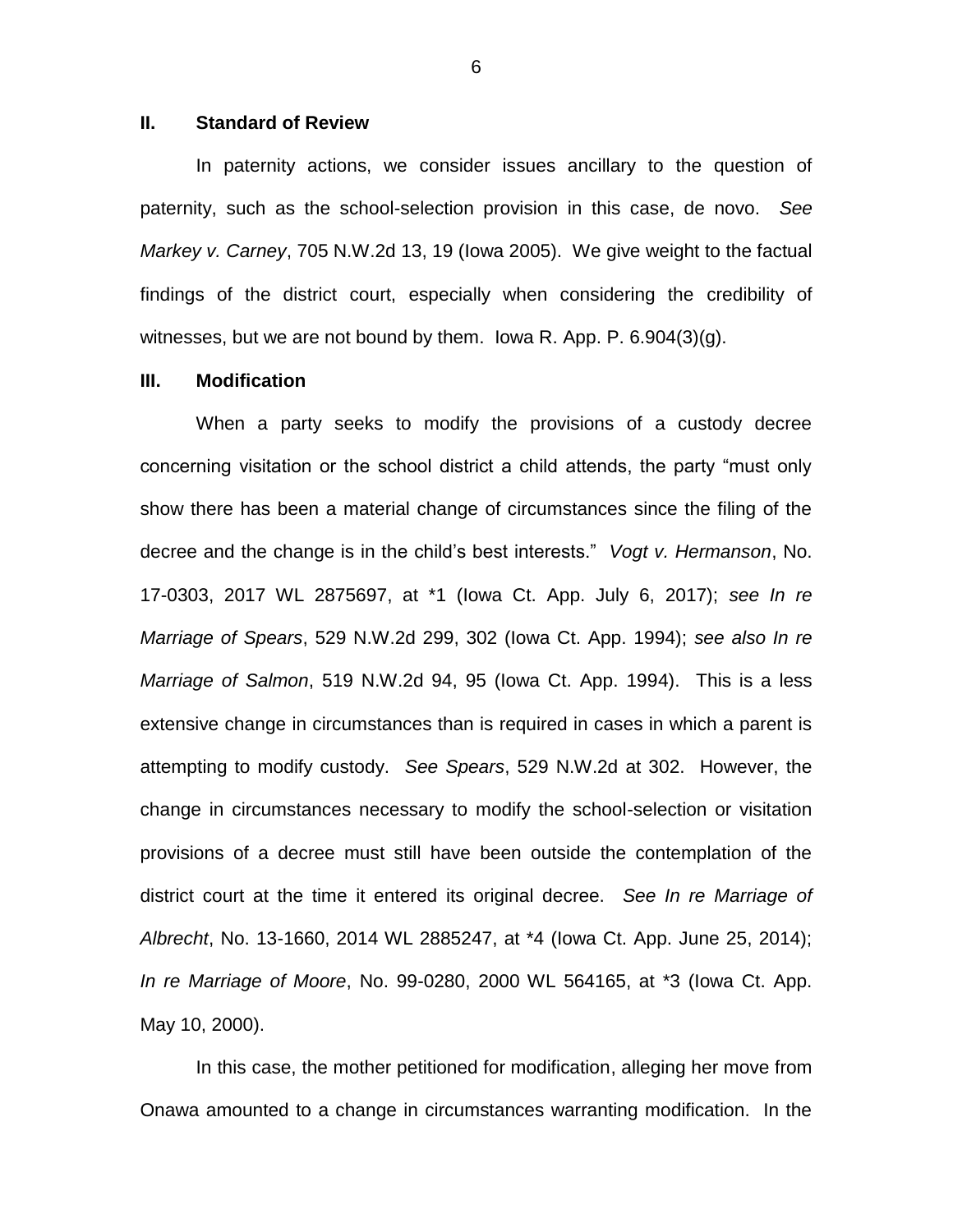original decree, the court specifically noted its contemplation of the mother's plan to move from Onawa in ordering that the child attend the Onawa school district. In response to Kari's motion for a new trial, the court declined to consider posttrial evidence that Kari had in fact moved from Onawa after the initial decree. Kari's move does not change the court's clear contemplation of Kari's plan to move when it entered the decree. The district court echoed its initial contemplation of Kari's plan to move in its ruling on the modification petition as well as its ruling on Kari's subsequent motion to reconsider, enlarge, or amend. Upon our de novo review, we conclude there has been no change in circumstance because the alleged change in circumstance was contemplated by the district court at the time it entered the initial decree. Thus, Kari has not satisfied an essential element of her claim. We therefore affirm the denial of Kari's petition for modification.

### **IV. Appellate Attorney Fees**

Both parties request an award of appellate attorney fees. *See* Iowa Code § 600B.26 (2016); *Schaffer v. Frank Moyer Constr. Inc.*, 628 N.W.2d 11, 23 (Iowa 2001) (holding that a statute allowing an award of trial attorney fees permits an award of appellate attorney fees as well). An award of appellate attorney fees is not a matter of right but rests within this court's discretion. *In re Marriage of Berning*, 745 N.W.2d 90, 94 (Iowa Ct. App. 2007). In determining whether to award attorney fees, we consider the needs of the party making the request, the ability of the other party to pay, and whether the party making the request was obligated to defend the district court's decision on appeal. *Id*. In consideration of these factors, we decline to award appellate attorney fees to Kari, and we award

7